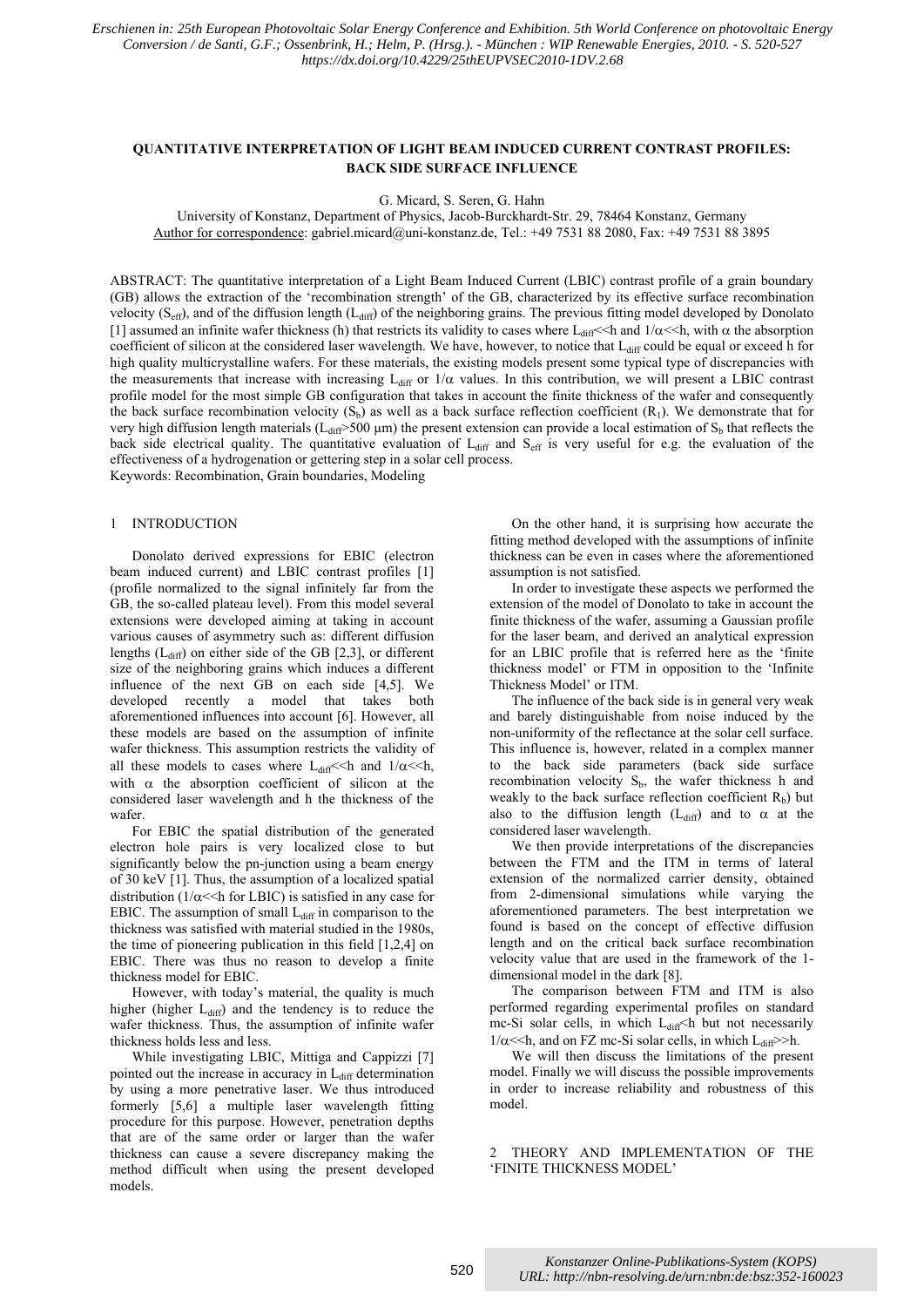The theoretical contrast profile expression is obtained assuming that the collected charges in the emitter are the minority carriers driven only by diffusion. Under such conditions, the minority carrier continuity equation alone is suitable to describe the problem and thus for an n type solar cell it is expressed as.

$$
\Delta p(r) - \frac{1}{L_{\text{diff}}^2} p(r) = -\frac{g(r)}{D_p} \tag{1}
$$

Here  $D_n$  is the minority carrier diffusion constant,  $L_{diff}$  the minority carrier diffusion length,  $g(r)$  the volume generation function and  $p(r)$  the minority carrier density at point r.

The problem can be described according to the schematic shown in Fig. 1 in which we solve eq. (1).



**Figure 1:** Schematic of the diffusion problem.

In addition to boundary conditions and assumptions described in [6], we have a boundary condition at the back side expressed as:

$$
-\frac{\partial p}{\partial z}\bigg|_{z=h} = s_b \cdot p\big|_{z=h} \tag{2}
$$

Introducing  $s<sub>b</sub>$  the reduced back surface recombination velocity  $s_b = S_b/D$  and h the wafer thickness.

We first look for an expression for the current collected at the junction induced by a point source located at  $(x_{\text{ns}}, z_{\text{ns}})$ : the point source collection function Q. The fact that the problem is bounded in z leads to express Q as a generalized Fourier instead of an improper integral like in the infinite thickness model.

$$
Q(x_{ps}, z_{ps}) = 2 \sum_{n=1}^{\infty} \frac{k_n}{\mu_n^2} \frac{k_n^2 + s_b^2}{s_b + h(k_n^2 + s_b^2)} sin(k_n z_{ps}) \left(1 - \frac{s}{2\mu_n + s} e^{-\mu_n |x_{ps}|}\right)
$$
(3)

With  $\mu_n = (k_n^2 + L_{diff}^{-2})^{1/2}$  and s the reduced surface recombination velocity of the GB defined as  $s = S/D_p$  in which  $k_n$  are the strictly positive roots of the characteristic transcendental equation:

$$
\tan\left(k_n h\right) = -\frac{k_n}{s_b} \tag{4}
$$

Assuming a Gaussian laser beam the projection of  $g(r)$  without back reflection on the  $(x,z)$  plane is [2]

$$
H(x,z) = C_1 \exp\left(-\frac{(x-x_0)^2}{\sigma^2}\right) \exp(-\alpha.z)
$$
 (5)

with  $C_1$  a constant,  $\alpha$  the absorption coefficient at the used laser wavelength (for silicon  $\alpha_{833}$ =64 mm <sup>1</sup>,  $\alpha_{910}$ =27 mm<sup>-1</sup> and  $\alpha_{980}$ =9.6 mm<sup>-1</sup>),  $\sigma$  the standard deviation of the beam (in our case estimated between 6 µm and 12 µm depending on the laser using a scan over a sharp edge) and  $x_0$  the center of the beam.

Assuming a mirror-like reflection on the back surface with coefficient  $R_b$  and on the front with coefficient  $R_f$ , in a multireflection scheme H becomes

$$
H(x,z) = C_2 exp\left(-\frac{(x-x_0)^2}{\sigma^2}\right) \left[ exp(-\alpha z) + R_b exp(-\alpha (2h-z))\right]
$$
 (6)

with the constant

$$
C_2 = C_1 \sum_{n=0}^{\infty} \left( R_b R_f \exp(-2\alpha h) \right)^n = \frac{C_1}{1 - R_b R_f \exp(-2\alpha h)} \tag{7}
$$

The current induced by the laser beam is calculated using this convolution product:

$$
I(x_0) = q \int_{-\infty}^{\infty} \int_{0}^{h} Q(x_{ps}, z_{ps}) \cdot H(x_{ps}, x_0, z_{ps}) dz_{ps} dx_{ps}
$$
 (8)

Normalizing this current by the current obtained infinitely far from the GB, the so called plateau level  $I_0$ , we obtain our final result:

$$
\frac{I(x_0)}{I_0} = 1 - \frac{\sum_{n=1}^{\infty} A_n B_n}{\sum_{n=1}^{\infty} A_n}
$$
\n(10)

with

$$
A_n = \frac{k_n}{\mu_n^2} \frac{k_n^2 + s_b^2}{s_b + h(k_n^2 + s_b^2)} \frac{k_n}{k_n^2 + \alpha^2}
$$
  
\n
$$
\times \left[1 + R_b e^{-2\alpha h} - e^{-\alpha h} \cos\left(hk_n\right) \left(\left(1 + R_b\right) - \frac{\alpha}{s_b} \left(1 - R_b\right)\right)\right]
$$
\n(11)

and

$$
B_n = \frac{1}{2} \cdot \frac{s}{2\mu_n + s} \left[ \exp\left( \left( \frac{\mu_n \sigma}{2} \right)^2 + \mu_n x_0 \right) \text{erfc} \left( \frac{\mu_n \sigma}{2} + \frac{x_0}{\sigma} \right) \right] + \exp\left( \left( \frac{\mu_n \sigma}{2} \right)^2 - \mu_n x_0 \right) \text{erfc} \left( \frac{\mu_n \sigma}{2} - \frac{x_0}{\sigma} \right) \right]
$$
(12)

We can observe that the front reflection coefficient  $R_2$  is not present in this equation because the constant  $C_2$ vanishes in the normalization process by  $I_0$ .

An optimized algorithm was developed to compute a large number (typically  $10<sup>5</sup>$ ) of positive roots of the characteristic equation. Because the  $A_n$  terms are independent of the beam position  $x_0$ , they are evaluated only once at the beginning of the procedure for all computed roots and are summed up to give the denominator of the normalized current expression with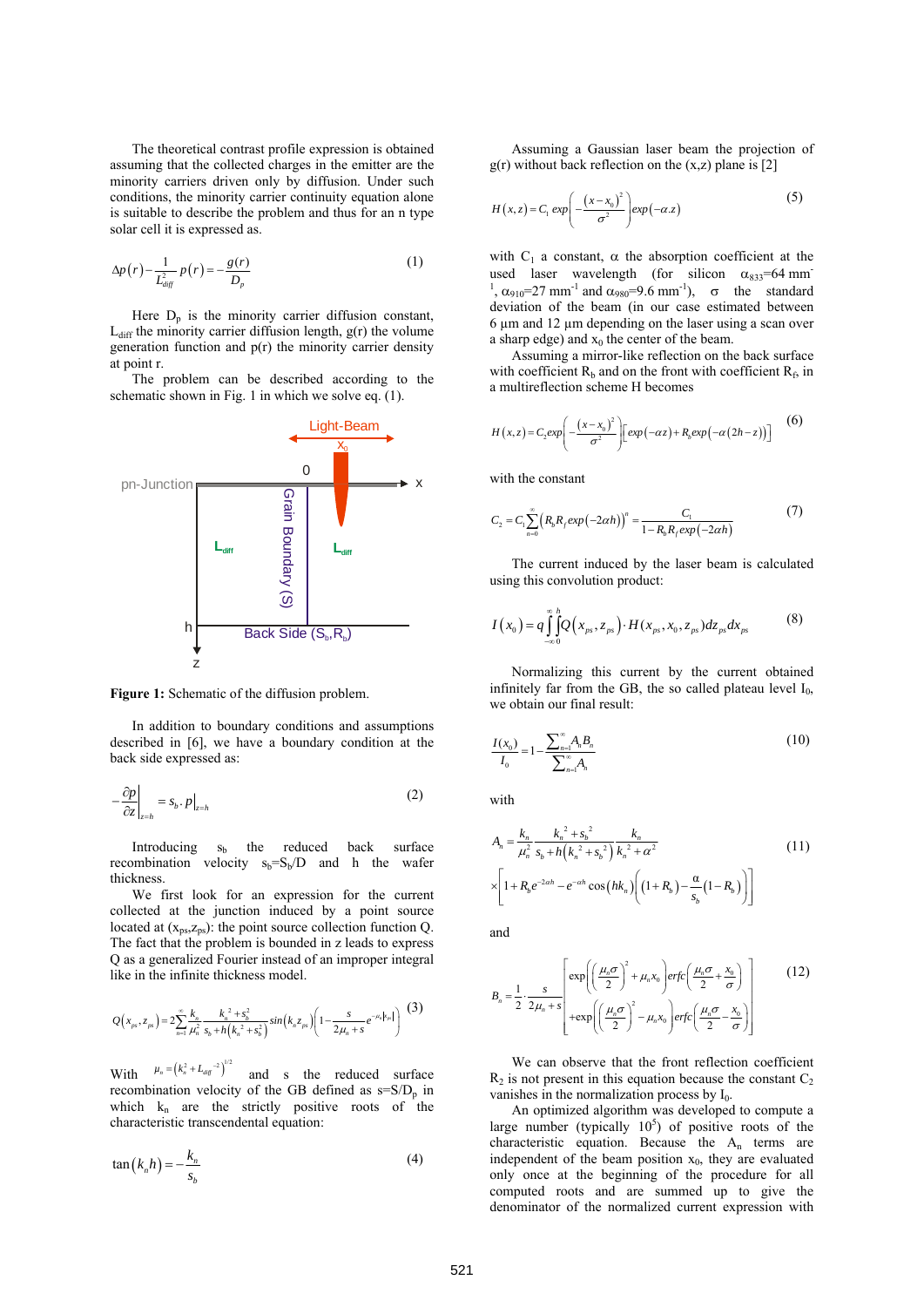the maximum accuracy. Then, for each  $x_0$  in the profile, a variable (and lower) number of  $B_n$  terms are evaluated considering a stopping criteria based on a maximum relative variation of the sum of  $A_nB_n$  set to  $10^{-7}$ . This procedure that was implemented in C language insures an accurate and fast computation.

The "exp(x<sup>2</sup>)erfc(x)" term in eq. (12) requires a special evaluation procedure described in [6].

#### 3 DISCREPANCIES BETWEEN FTM AND ITM: INFLUENCE OF PARAMETERS

3.1 One dimensional model: effective diffusion length, critical  $S_b$  and  $L_{diff}$ 

In the one dimensional model in the dark one important quantity is the effective diffusion length  $(L_{\text{eff}})$ defined as [8]:

$$
L_{\text{eff}} = L_{\text{diff}} \frac{1 + S_b L_{\text{diff}} / D_p \tanh\left(h / L_{\text{diff}}\right)}{S_b L_{\text{diff}} / D_p + \tanh\left(h / L_{\text{diff}}\right)}
$$
(13)

 $L_{eff} = L_{diff}$  when h tends to infinity or when  $S_b = D_p/L_{diff}$ independently of h. This particular value of  $S<sub>b</sub>$  will be called  $S_b$  critical or  $S_{b, crit}$ .

Analogously, for a given  $S_b$  it exists a critical  $L_{diff}$  value defined as  $L_{diff,crit} = D_p/S_b$ .

For  $S_b > S_b$ <sub>crit</sub> or  $\dot{L}_{diff} > L_{diff,crit}$ , the recombination losses at the back surface exceed the recombination loss of the volume starting from z=h to infinity if the thickness would be infinite.

For  $S_b < S_{b,crit}$  or  $L_{diff} < L_{diff,crit}$ , the recombination losses at the back surface are lower than the recombination loss of the volume starting from z=h to infinity if the thickness would be infinite.

This concept, developed for a 1-dimensional model, has proven to be very useful in understanding the following discussion on the present 2-dimensional model.

The influence of  $S_b$  or  $L_{diff}$  on our profiles when comparing FTM and ITM is linked to the value of  $S_{b,crit}$ and thus  $L_{diff}$  or to the value of  $L_{diff,crit}$  and thus  $S_b$ , respectively.

If  $L_{diff}$  >>h and  $S_b$  not too small, eq. (13) can be simplified by taking the Taylor expansion to the first order of the hyperbolic tangent leading to.

$$
L_{\text{eff}} \approx h + D_p / S_b \tag{14}
$$

That means that the effective diffusion length becomes determined mainly by the thickness and in less important manner by the back srv but no more by  $L_{diff}$ .

3.2 influence of  $L_{diff}$  and  $S_b$ 

We see in Fig. 2 that if  $L_{diff}$  is higher or lower than L<sub>diff,crit</sub>, the FTM gives higher or lower values than the ITM, respectively.

The case of  $L_{diff}=500 \mu m < L_{diff,crit}$  is interesting because the values obtained by FTM are slightly lower close to the dip and higher in the plateau region than the values obtained by the ITM. We observe empirically that such crossing can appear when  $L_{diff}$  is close to  $L_{diff,crit}$ while staying lower but never if  $L_{diff} > L_{diff,crit}$ .

We remark that close to the dip the discrepancy between FTM and ITM drop quickly to a low value.

For both models, the differences between profiles at  $L_{diff}$ =100, 200, and 500  $\mu$ m are relatively high, and the difference between ITM and FTM for each  $L_{diff}$  is relatively small (at least from  $x_0=0$  to 200  $\mu$ m for  $L_{diff} = 500 \mu m$ ). On the other hand, there is only a small difference between the profiles at  $L_{diff}=500 \mu m$  and  $L_{diff}=1000 \mu m$  with the FTM while the difference keeps being large with the ITM.



**Figure 2:** Simulation of GB LBIC profiles assuming  $\sigma=8 \mu m$ , S<sub>eff</sub>=10<sup>5</sup> cm/s for a laser at λ=910 nm for  $L_{diff}$ =100, 200, 500, 1000 µm showing the discrepancy between the FTM (with h=200  $\mu$ m,  $S_b$ =300 cm/s, and  $R_b=0.8$ ) and the ITM. The arrows indicate the differences between the FTM and the ITM for the 3 cases studied in Fig. 3 when the laser is located at  $x_0=200 \mu m$ . The arrow is green when the difference is positive, red when negative.

In the plateau region, the profiles obtained by the FTM converge to 1 for  $x_0$ >400 µm regardless of L<sub>diff</sub>. For the same region of the profile, the ITM profiles have not yet converged for  $L_{diff} = 500$  and 1000  $\mu$ m.

In Fig. 3 we examine the carrier distribution, normalized to the maximum value, for some situations described in Fig. 2 when the laser is located at  $x_0$ =200  $\mu$ m. This normalization allows a direct comparison of the relative extension of the normalized levels between the finite and infinite thickness case.

A broader extension of one level means that the density of carriers has the same relative value but farther from the laser position. It thus means that the same amount of carriers will recombine at the GB while the laser is farther from the GB. This will lead directly to a broadening of the profile dip. Indirectly it means that at the same position of the laser the relative level of the profile will be lower. There is thus a direct link between the carrier lateral extension when there is no GB and the width of the dip or the level at a constant laser position.

We remark first that the high density regions in Fig. 3 (red to green) have nearly identical lateral extensions in the finite or infinite thickness case. These regions will have an influence on the profile when the beam will be closer to the grain boundary than presently. The fact that they are identical gives a qualitative explanation of why the inner part of the dip is quasi identical for both models.

In order to understand the discrepancies we have then to focus on the low levels (shades of blue to pink) in which we marked a level area in light grey to ease the comparison of its lateral extension.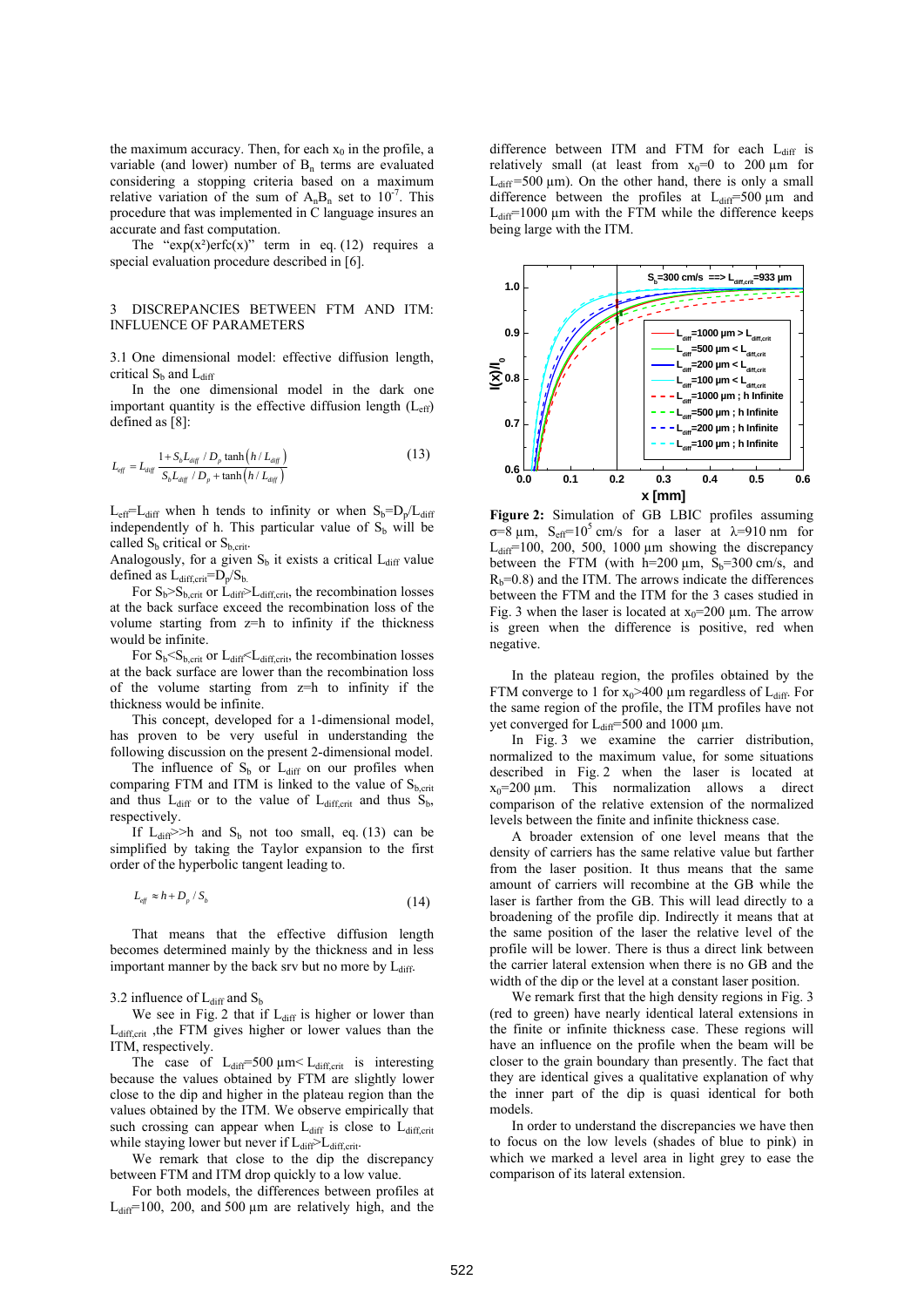

**Figure 3:** Comparison of the distribution of carrier density for finite (h=200  $\mu$ m) and infinite thickness, and for the L<sub>diff</sub>=200, 500, and 1000 µm when the laser beam is located at  $x_0$ =200 µm, with conditions described in Fig. 2. Particular attention is given to the maximum lateral extension of the carrier distribution at the same relative reference level (represented in light grey) for all cases. The difference between the lateral extension of the reference level between the finite and infinite thickness case is indicated by a green arrow when positive and a green one when negative.

For  $L_{diff}$ =200  $\mu$ m, we observe that the lateral extension of the reference level is less pronounced for the ITM than for the FTM. This explains that the dip obtained by the FTM is broader than the one obtained by the ITM and thus that the ITM overestimate the FTM .at  $x_0$ =200 µm as we observe in Fig. 2.

In the ITM the relatively small diffusion length does not allow the carriers to diffuse far in the volume and thus the lateral extension due to the diffusion length alone is limited and comparable for both models. However, because  $L_{diff} < L_{diff,crit}$  the carrier density at the back side is larger for the FTM implying that the lateral extension will be larger.

For  $L_{diff}$ =500  $\mu$ m, with the ITM the carrier can extend laterally much more in depth than for the preceding case because of the longer  $L_{diff}$ . Because h becomes smaller than  $L_{\text{diff}}$  the carrier can diffuse in depth only within the wafer thickness. This apparent limitation of  $L_{diff}$  is consistent with the use of the effective diffusion length introduced in the last chapter instead of the diffusion length for the interpretation.We saw that in the case of h smaller than  $L_{diff}$ ,  $L_{eff}$  depends mainly on h and on  $S_b$  but nearly not on L<sub>diff</sub>. This explains that the lateral extension of carriers is comparable for  $L_{diff}$ =500  $\mu$ m and for  $L_{diff}$ =1000 µm >> h=200 µm.

The phenomenon of increasing the lateral extension by increasing the carrier density because of the rather low  $S<sub>b</sub>$  is overwhelmed by the apparent shrinkage of the diffusion length to Leff that results finally in a lower lateral extension for the FTM than for the ITM. This phenomenon is further increased for  $L_{diff}$ =1000  $\mu$ m.

In order to understand the influence of  $S_b$  in Fig. 4, we will investigate the lateral extension of the grey level in Fig. 5 for h=200 µm in comparison to the infinite thickness case for various  $S_b$ .

For  $S_b=10$  cm/s <  $S_{b,crit}$ , the recombination losses at the surface are very low (lower than the recombination losses in the volume below if the carriers could extend freely). That results in an increase of the density of carriers in depth in comparison to the infinite thickness

case. This increase in depth results in a larger lateral extension and thus a broader dip as can be observed in Fig. 6.



**Figure 4:** Simulation of GB LBIC profiles assuming  $\sigma=8 \mu m$ , L<sub>diff</sub>=200 μm, S<sub>eff</sub>=10<sup>5</sup> cm/s for laser at λ=910 nm showing the discrepancy between the FTM (with h=200  $\mu$ m, S<sub>b</sub>=10, 100, 300, 1000, 5000 cm/s, and  $R_b=0.8$ ) and the ITM.

For  $S_b$ =300 cm/s <  $S_{b, crit}$ , the recombination at the back surface is higher than for the preceding case but still lower than the one of the volume below if carriers could extend freely. Thus, the lateral extension is smaller than the preceding case while still being larger than for the infinite thickness case.

For  $S_b$ =5000 cm/s >  $S_{b, crit}$ , the recombination at the back surface is higher than the preceding cases but also higher than the one of the volume below if carriers could extend freely. Thus, the lateral extension is smaller than the preceding cases and the infinite thickness case as well.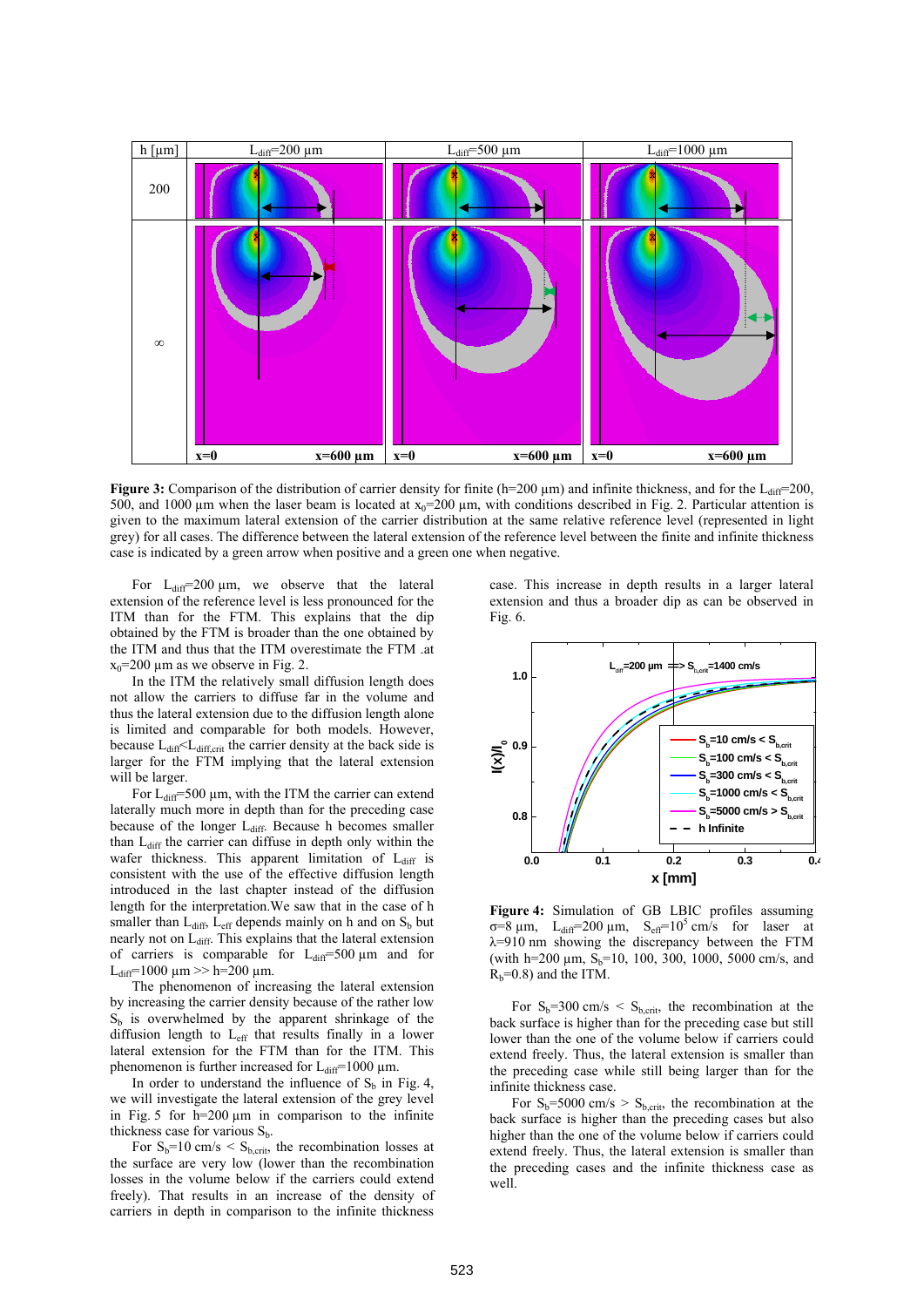

**Figure 5:** Comparison of the distribution of carrier density for finite ( $h=200\mu m$ ) and infinite thickness, and for  $L_{diff}=200$ , 500, and 1000 µm when the laser beam is located at  $x_0=200$  µm, with conditions described in Fig. 4 and Fig. 6. Particular attention is given to the maximum lateral extension of the carrier distribution at the same relative reference level (represented in light grey) for all cases. The difference between the lateral extension of the reference level between the finite and infinite thickness case is indicated by a green arrow when positive and a green one when negative.

#### 3.3 influence of h

From the electrical point of view, the reduction of the thickness enhances the influence of the back surface and thus increases the deviations between FTM and ITM.

We can see in Fig. 6 that if  $S_b$ =5000 cm/s >  $S_{b, crit}$  then the ITM underestimates the FTM on the whole profile and this phenomenon is more pronounced for decreasing thickness (see h=100  $\mu$ m).

When  $S_b = 300 \text{cm/s} < S_{b\text{ crit}}$ , the ITM can under or overestimate the FTM and decreasing h tends to increase the width of regions and the value within these regions where the ITM underestimates the FTM.



**Figure 6:** Simulation of GB LBIC profiles assuming  $\sigma=8 \mu m$ , L<sub>diff</sub>=200 μm, S<sub>eff</sub>=10<sup>5</sup> cm/s for laser at  $\lambda$ =910 nm showing the discrepancy between the FTM

(with h=100, 200, and 300 um for  $S_b$ =300 and 5000 cm/s, and  $R_b=0.8$ ) and the ITM.

In order to understand the influence of  $S<sub>b</sub>$  in Fig. 6, we will observe the lateral extension of the grey level in Fig. 5 for  $h=200 \mu m$  in comparison to the infinite thickness case for various h and  $S_b$ .

We have shown in the last section that reducing the thickness to a value lower than L<sub>diff</sub> has the effect to apparently reduce  $L_{diff}$  to  $L_{eff}$  that depends mainly on h and  $S<sub>b</sub>$  in this case.

Starting with the case where  $S_b = 5000$  cm/s, we observe that a reduction of the thickness always reduces the lateral extension of the carrier density in agreement with the observations made for Fig. 6.

The fact that  $S_b > S_{b, crit}$  implies that the back surface has a recombination activity that is higher than the volume below if the carriers could extend freely. However, the injection depth distribution is fixed by the wavelength of the laser and is thus independent of the wafer thickness. In the case of low thickness the recombination activity of the equivalent volume below the surface is higher because of the higher carrier density and thus reducing the thickness is further enhancing the recombination activity of the back side.

The case of least recombination losses is when the thickness is infinite when  $S_b>S_{b,crit}$ .

In the other case, however, the reduction of apparent diffusion length, that leads to a decrease of the lateral extension, is a concurrent phenomenon of the effect of the back surface velocity, that will lead to an increase of the lateral extension as  $S_b < S_{b\text{.crit}}$ .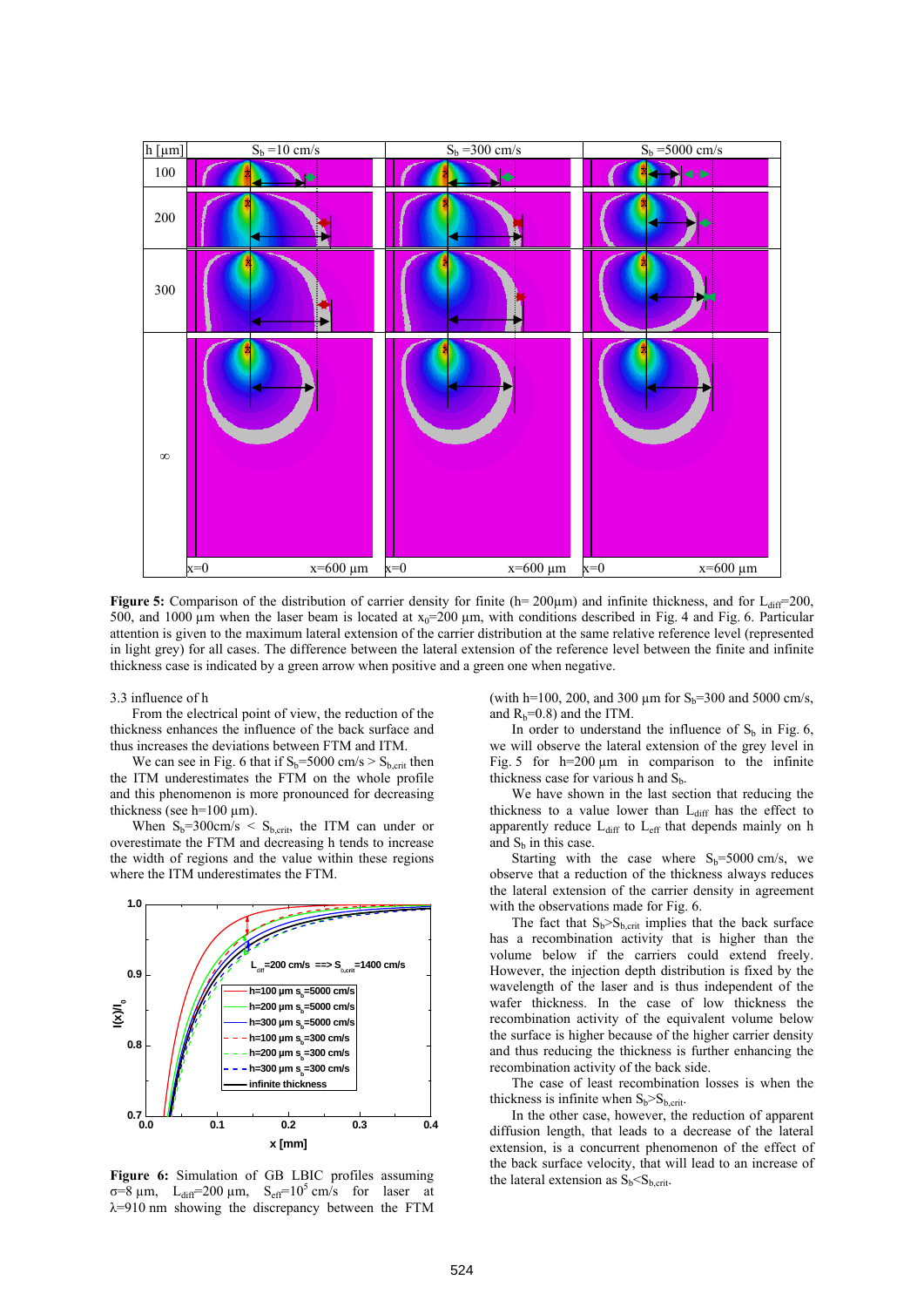

**Figure 7:** Comparison of the distribution of carrier density for finite (h=200 µm) and infinite thickness, and for the three wavelengths when the laser beam is located at  $x_0$ =200  $\mu$ m, with conditions described in Fig. 8. Particular attention is given to the maximum lateral extension of the carrier distribution at the same relative reference level for all cases.

Thus, at low thickness  $(h=100\mu m)$  the apparent reduction of L<sub>diff</sub> is large (L<sub>diff</sub>=200 $\mu$ m > L<sub>eff</sub>) and not enough compensated by the low  $S_b$ , thus the lateral extension is lower than for the infinite thickness case.

At h=200  $\mu$ m, there is not too much apparent reduction of  $L_{diff}$  ( $L_{diff} \approx L_{eff}$ ) while the density of carriers at the back is still large. Thus, the beneficial effect of the low  $S_b$  overcomes the weak apparent reduction of  $L_{diff}$ , and the lateral extension is larger than for the infinite thickness case



**Figure 8:** Simulation of GB LBIC profiles assuming  $\sigma=8 \mu m$ , S<sub>eff</sub>=10<sup>5</sup> cm/s and L<sub>diff</sub>=500 μm for laser at  $\lambda = 833$ , 910, and 980 nm showing the discrepancy between the finite thickness model (with  $h=200 \mu m$ ,  $S_b=10^3$  cm/s, and  $R_b=0.8$ ) and the infinite thickness model. The arrows indicate the values and the differences between the finite and the infinite thickness model for the three wavelengths when the laser is located at  $x_0 = 200$  um.

At  $h=300 \mu m$ , there is no more detrimental apparent reduction of  $L_{diff}$  ( $L_{diff} \approx L_{eff}$ ) but the density at the back surface is lower because of the higher h while all other parameters are kept constant. It thus reduces the beneficial effect of  $S_b$ . The lateral extension for

h=200  $\mu$ m and h=300  $\mu$ m are comparable and continuing to increase the thickness will progressively reduce the lateral extension because of no more change in Leff but a reduced beneficial effect of the low  $S<sub>b</sub>$  that decreases with the distance. Both effects will lead progressively to the infinite thickness case.

#### 3.4 Influence of α

To investigate the absorption coefficient effect, we chose a relatively large  $L_{\text{eff}}$  of 500  $\mu$ m in order to enhance the differences between the two models, and a relatively strong  $S_b$  of  $10^3$  cm/s >  $S_{b,\text{crit}}$ . In this case the ITM always underestimates the FTM and the comparison between both models for various  $\alpha$  is facilitated. We observe in Fig. 8 that the difference between the two models is increased while going to higher wavelengths.

One can observe from Fig. 7 that increasing the penetration depth increases the relative density in depth. Considering a large diffusion length, carriers generated in depth can travel a longer distance than the ones generated more shallowly because shallowly generated carriers are more quickly collected by the junction.

If, however, the thickness is low enough, while it changes almost nothing for carriers generated shallowly, carriers that are generated deeply can only travel laterally if they do not recombine at the back side, and thus are limited by Leff in their lateral extension. This phenomenon explains in Fig. 8 that the difference between the curves obtained by the FTM is smaller than the difference between the curves obtained using the ITM.

In this framework a highly penetrative laser will induce a larger proportion of carriers generated deeply and thus the limited thickness will play a more important role. This explains the increasing difference between the two models with increasing wavelength.

We can remark that there is almost no difference in the case of the laser  $\lambda$ =833 nm corresponding to the same lateral extension of the carriers.

#### 3.5 Influence of  $R<sub>b</sub>$

We observed that, except when the laser is very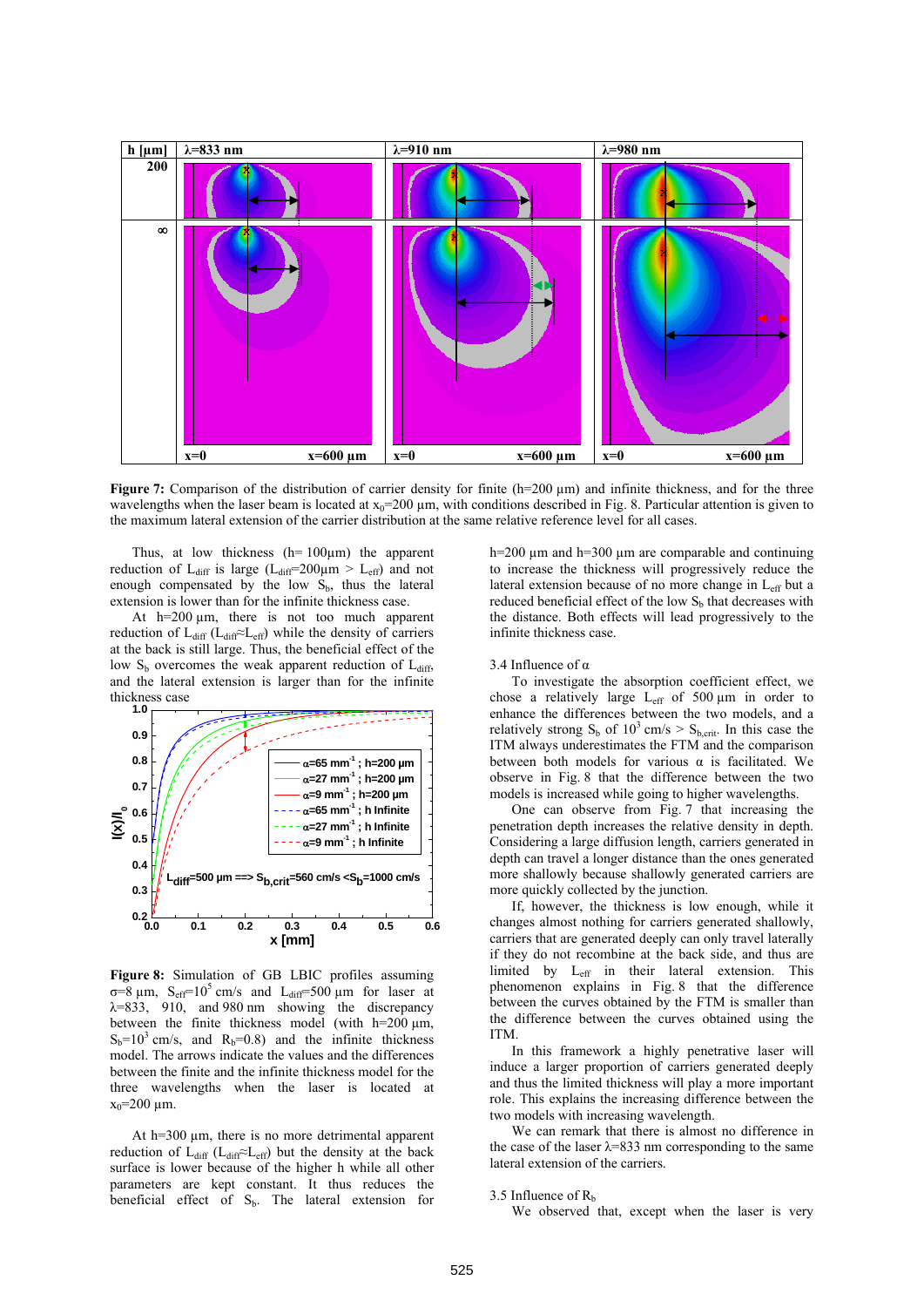penetrative  $(\lambda=980 \text{ nm})$  and the thickness is low  $(h<200 \mu m)$ , R<sub>b</sub> has a very weak influence on the profiles  $(<0.5\%)$ . Indeed, a significant amount of light has to reach the back side so that its more or less high reflection modifies the generation profile. If modified significantly, the largest modification of the generated carriers is located close to the back side. Considering that carriers are collected at the front surface, a slight variation of their distribution at the back side will have an even slighter influence on the carriers collected at the front.

#### 4 APPLICATION TO SOME REAL CASES

We first study the case of a multicrystalline Float Zone (mc-FZ) solar cell in which we extracted a linescan perpendicular to the GB from a high resolution LBIC map. In order to determine very accurately the plateau level, a large grain was investigated and a long linescan was extracted for the three different lasers of our LBIC system. A comparison is made between the FTM and the ITM in Fig. 9.



**Figure 9:** Comparison of fittings of an experimental normalized GB profile of a mc-FZ solar cell for the three lasers considering  $\sigma_{833.910.980} = 8 \mu m$ , L<sub>diff</sub>=900  $\mu$ m, and  $S<sub>eff</sub>=3.10<sup>4</sup>$  cm/s between the infinite thickness model (dashed lines) and our new finite thickness model (solid lines) with h=250  $\mu$ m, S<sub>b</sub>=500 cm/s and R<sub>b</sub>=0.8 (upper zone magnified).

For the laser at  $\lambda$ =833 nm, the discrepancy between measurements and the two models is hardly noticeable because of the small penetration depth of the light, generating most of the carriers so close to the junction that they are directly collected and keeping the fraction that reaches the back side negligible.

For the laser at  $\lambda$ =910 nm, the FTM fits the upper part of the profile much more accurately than the ITM considering a  $S_b=300-700$  cm/s with an average estimation around 500 cm/s.

For the laser at  $\lambda$ =980 nm, we observe that while the ITM fit crosses the experimental profile and is therefore unreliable, the FTM always overestimates the measured profile. This discrepancy could be attributed to a laser instability during the measurement as one can see from the large noise of the profile. Another responsible phenomenon could be the too simple mirror-like multireflection assumptions used in the model.

In Fig. 10, we study the case of a standard mc-Si material that has a smaller  $L_{diff}$ =140  $\mu$ m < h. The difference between the models is hardly noticeable for the lasers at  $\lambda$ =833 and 910 nm. For the laser at  $\lambda$ =980 nm, we observe that the fit is much better with the finite thickness model. We observe, however, that a fit considering an unrealistic value for  $S_b$  (close to 0) is hardly distinguishable from the present fit.



**Figure 10:** Comparison of fittings of an experimental normalized GB profile in standard mc-Si for the three lasers considering  $\sigma_{833,910} = 6 \text{ }\mu\text{m}$  and  $\sigma_{980} = 11 \text{ }\mu\text{m}$ , L<sub>diff</sub>=140 µm, and  $S_{\text{eff}}$ =6.10<sup>5</sup> cm/s between the infinite thickness model (dashed lines) and our finite thickness model (solid lines) with  $h=250 \mu m$ ,  $S_b=100 \text{ cm/s}$  and  $R_b = 0.8$ .

### 5 FUTURE WORK

Because the influence of  $S_b$  on the profile is weak, the fitting should be very precise and reliable to get a local approximation. This required precision is hindered by the local noise and local inhomogeneities. Because  $S<sub>b</sub>$ influences mainly the back side density of carriers, only a laser that induces a large generation at the back (large wavelength) should be used because it induces the highest  $S_b$  influence on profile shape. This approach needs, however, a more realistic description of the back side reflection, which includes a diffuse reflection (Lambertian reflection) in addition to the direct reflection. This model cannot be integrated analytically in the present models and we thus think that a more accurate determination of  $S_b$  could be achieved by a numerical model integrating this more advanced back side reflection scheme.

We intend as well to develop an efficient optimization algorithm to fit reliably the profiles with this model.

### 6 CONCLUSION

An extension of the previous theories has been developed to take into account the influence of the back side. We investigated the difference between the profile shapes obtained by an infinite and a finite thickness model as a function of the most relevant parameters. The finite thickness model was applied successfully in the case of a measured LBIC contrast profile on FZ mc-Si solar cell  $(L_{diff}>>h)$  and on a standard mc-Si solar cell  $(L_{diff}$  h). This allows the more relevant and reliable extraction of  $L_{diff}$  when  $L_{diff}$  is high as well as an